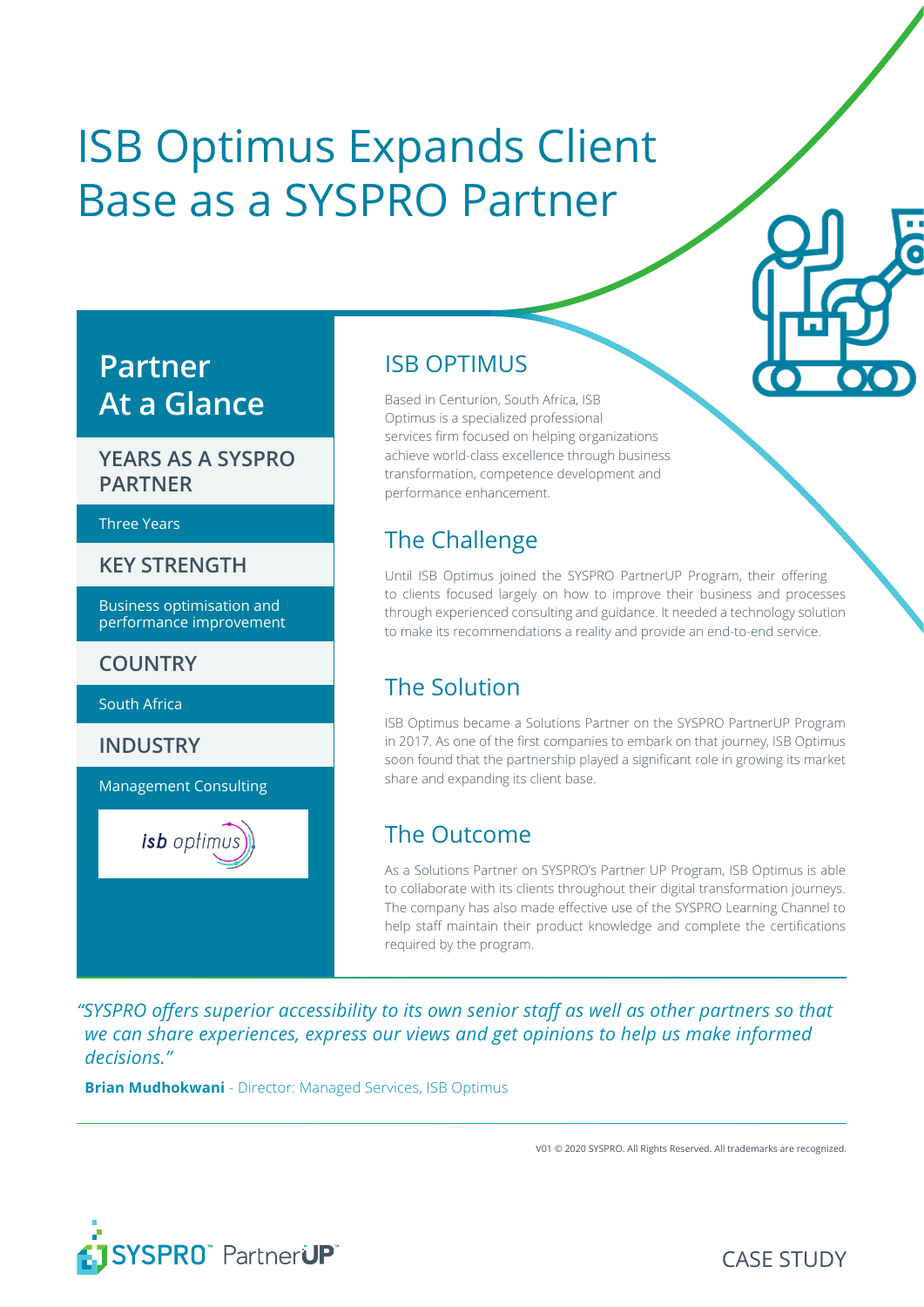#### Why SYSPRO

Brian Mudhokwani, Director: Managed Services of ISB Optimus, says SYSPRO was the natural choice when the company decided to look for an ERP vendor to partner with. "We had discussions with a couple of larger ERP providers as well, but we weren't aligned in terms of values and strategic objectives," he says.

ISB Optimus focuses mainly on the business process management and business performance improvement space. Most of its clients are large corporates and manufacturers whose operations are strongly process orientated. SYSPRO's strengths in manufacturing and distribution contributed to the decision, as did its values. "SYSPRO shares our belief that technology exists to support process rather than the other way around," Mudhokwani says. "SYSPRO also offers superior accessibility to its own senior staff as well as other partners so that we can share experiences, express our views and get opinions to help us make informed decisions."

"I was familiar with how SYSPRO operates in the manufacturing and distribution space, and was confident that SYSPRO's values were in line with ours. SYSPRO shares our belief that technology exists to support process rather than the other way around," Mudhokwani says. "SYSPRO also offers superior accessibility to its own senior staff as well as other partners so that we can share experiences, express our views and get opinions to help us make informed decisions."

Further contributing factors were the frequency of product updates and commitment to taking customer

requirements into account. ISB Optimus has been able to discuss its customers' needs with SYSPRO and benefit from quick response times. "The rate at which SYSPRO takes these changes into account is far faster than would be possible with a much larger ERP vendor. We are committed to sharing a successful journey with SYSPRO," Mudhokwani says.

#### Building an effective partnership

The employees at ISB Optimus became familiar with the software fairly easily and have optimized the SYSPRO Learning Channel to enhance their knowledge. "Most of our implementation staff are based onsite and the Learning Channel relieves us of the burden of taking them off billable projects so that they can attend classroom-based training," Mudhokwani says. "As a result, our people have been able to complete all the certifications required by the Partner UP Program.

"The support provided by SYSPRO has included passing on leads, assisting with sales discussions and product demonstrations as well as marketing assistance. For example, SYSPRO runs co-op funding with its channel partners which involves working with partners on marketing campaigns and funding 50% of the costs.

Mudhokwani uses the PartnerUP portal to manage teams, add and remove new members, manage logins, keep track of certifications and load marketing plans.

## Benefiting the end customer

ISB Optimus is adding value to its customers by offering a complete end-to-end solution to their manufacturing, distribution and digital transformation challenges. The SYSPRO partnership has also positioned ISB Optimus as a one-stop shop, freeing its customers from any need to deal with multiple vendors providing different aspects of the solution.

"This capability has also unlocked new opportunities with organizations across the continent which are looking to become world class. These companies want to implement solutions that are used in more advanced geographies, and we are now ideally positioned to help them achieve that goal," Mudhokwani says.

- As a SYSPRO partner, ISB Optimus is able to quickly source answers to complex customer challenges. Through SYSPRO's Channel Business Developers, partners are connected with the person best placed to answer a particular query.
	- "For example, we are migrating one of our clients from an on-premise solution to a cloud deployment, and technical issues arose concerning communication protocols," he says. "Thanks to SYSPRO's network of expertise, ease of access and swift response, we were able to provide answers to the customer within an hour."

# PartnerUP